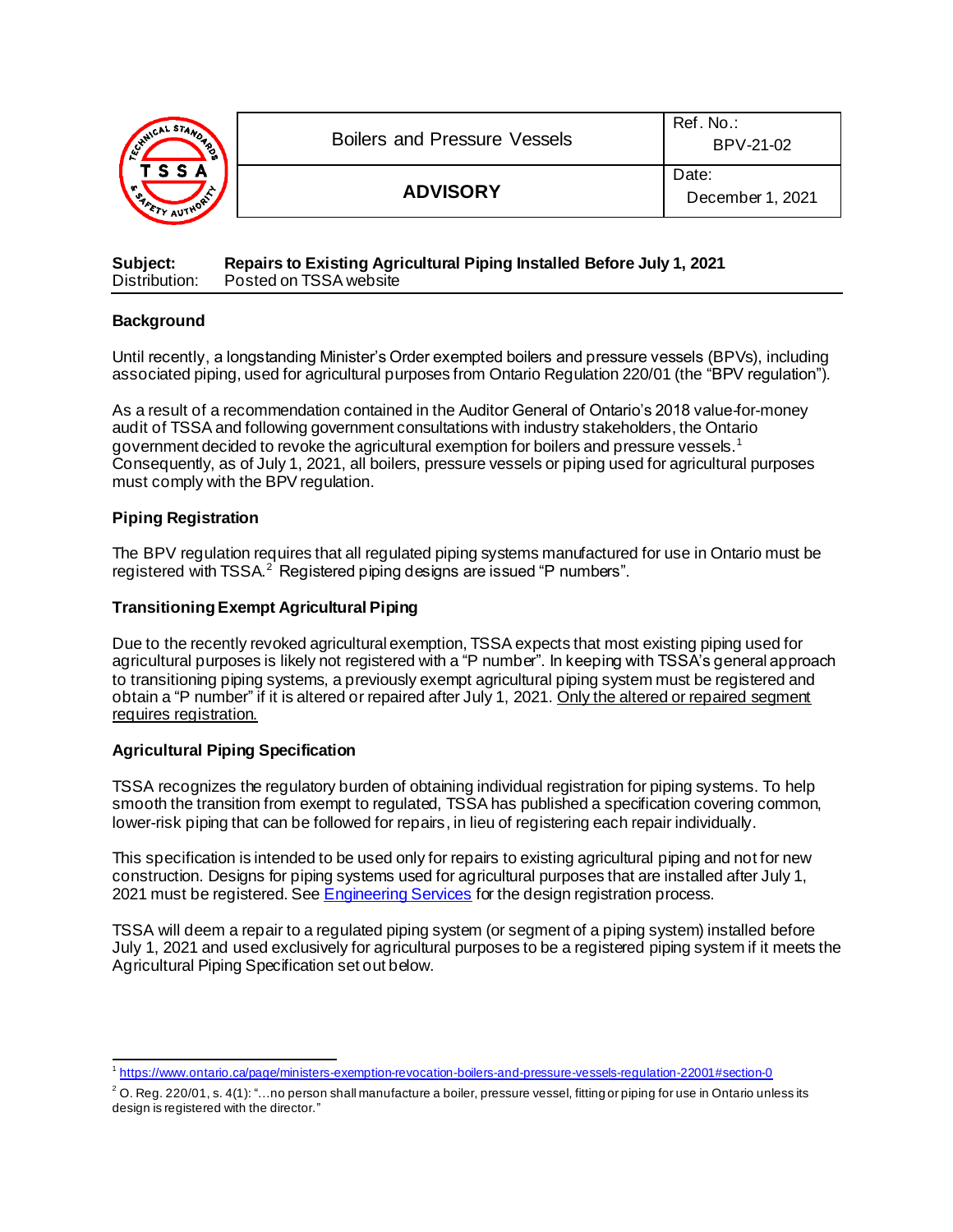# **Agricultural Piping Specification**

This specification provides an alternative to design registration for repairs to existing piping that was installed before July 1, 2021 and used for agricultural purposes only. Repairs to these piping systems need not have their design registered provided all the following conditions are met:

## **All Piping Other than Refrigeration Piping**

- 1. The design and construction shall be in accordance with ASME B31.1 or ASME B31.3 Category D.
- 2. Design pressure shall not exceed 150 psig.
- 3. Design temperature shall be from -20 to 366°F for carbon and stainless steel, and from -20 to 250°F for copper.
- 4. Service fluids shall be non-flammable, non-toxic, and not damaging to human tissues (see ASME B31.3 para. 300.2 for definition).
- 5. Piping shall be protected by a relief device set at 150 psig or less.
- 6. The maximum length of piping shall not exceed 25 ft. Major extensions, additions and new piping systems must follow the design registration process.
- 7. All new fittings installed as part of the repair shall have a valid Canadian Registration Number (CRN).
- 8. Piping shall be adequately supported as per the appropriate design code. See ASME B31.1 Table 121.5-1 for suggested steel pipe-support spacing.
- 9. Piping shall meet all the conditions of one of the following groups:

| Group                         | <b>Carbon Steel Pipe</b>                                                                                                                                                                                                            | <b>Stainless Steel Pipe</b>                                                                                                                                                                                                         | <b>Stainless Steel</b><br><b>Tube</b>                                      | Copper<br>Tube      |
|-------------------------------|-------------------------------------------------------------------------------------------------------------------------------------------------------------------------------------------------------------------------------------|-------------------------------------------------------------------------------------------------------------------------------------------------------------------------------------------------------------------------------------|----------------------------------------------------------------------------|---------------------|
| Maximum Pipe<br>Size          | NPS <sub>4</sub>                                                                                                                                                                                                                    | NPS <sub>4</sub>                                                                                                                                                                                                                    | 1 in. OD                                                                   | NPS <sub>2</sub>    |
| Wall Thickness<br>or Schedule | Schedule 40 or 80                                                                                                                                                                                                                   | Schedule 40 or 80                                                                                                                                                                                                                   | Min. 0.035" wall<br>thickness                                              | Type K              |
| Pipe Material                 | ASTM A53B ERW or<br>seamless, A106B,<br>A106C, A333 Gr. 6                                                                                                                                                                           | <b>ASTM A312 TP304,</b><br>304L, 316 or 316L                                                                                                                                                                                        | ASTM A269 or<br>A213 or A270<br>TP304, 304L,<br>316 or 316L                | ASTM B88<br>or B819 |
| Pipe Joining<br>Methods       | Welded, mechanical<br>joints (grooved pipe), or<br>*threaded (max NPS 3).<br>*For threaded joints in<br>water service above 100<br>psi with water<br>temperature above<br>220°F, the pipe shall be<br>seamless, and schedule<br>80. | Welded, mechanical<br>joints (grooved pipe), or<br>*threaded (max NPS 3).<br>*For threaded joints in<br>water service above 100<br>psi with water<br>temperature above<br>220°F, the pipe shall be<br>seamless, and schedule<br>80. | Welded, flared,<br>flareless, or<br>compression-<br>type tubing<br>joints. | Brazed              |